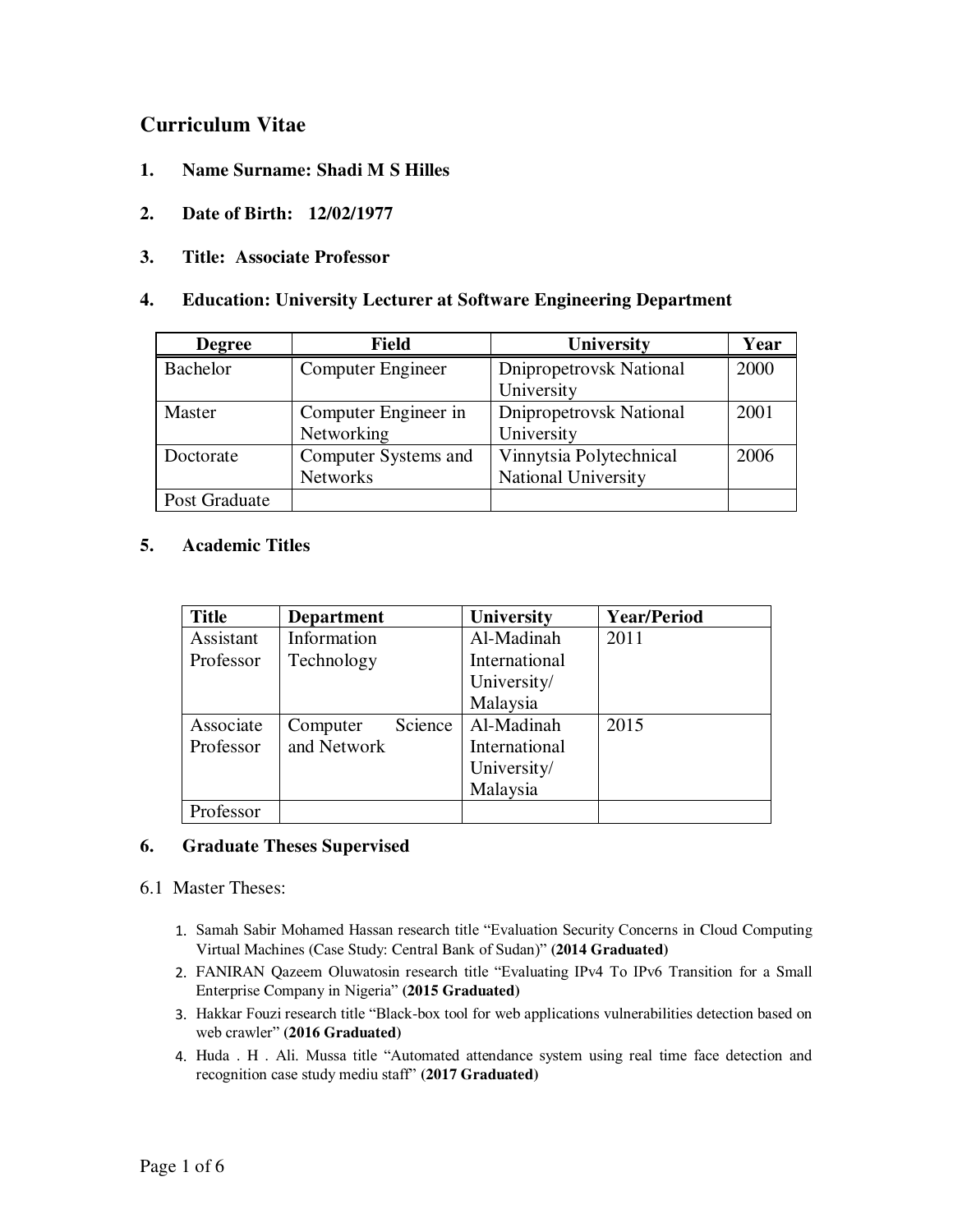- 5. Farag .Osama Massoud title "Study of the e-banking services on North Africa Bank: Case of Tripoli branch" **(2018 Graduated)**
- 6.2 Doctorate Theses
	- 1. Rabiu Ibrahim title "An Evaluation of Services Usage of an E-Government Based on Theoretical Framework: A Case Study Of Federal Republic Of Nigeria" **(2015 Graduated)**
	- 2. Abdilahi Deria Liban research title "Hybrid Model of Latent Fingerprint Recognition Based on Gabor Filter and Enhanced Directional Total Variation" **(2016 Graduated)**
	- 3. Mahmood Adnan research title "Optimization of Vertical Handover Decision Processes for Fourth Generation Heterogeneous Wireless Networks" **(2019 Completed)**
	- 4. Jennifer C. Coloma research title "E-learning Management System: With Automated Essay Scoring based on pattern matching recognition in Arabic language" **(2019 Completed)**

## **7. Publications**

7.1. Articles published in peer reviewed international journals (SCI, SSCI Arts and Humanisties)

- i. Vertical Handover Decision Schemes in Fourth Generation Heterogeneous Cellular Networks: A Comprehensive Study, published in International Journal of Business Data Communications and Networking (IJBDCN, published on 2018 Scopus indexed journal
- ii. An Evolution to Next Generation Heterogeneous Cellular Networks, Published in IJCSNS International Journal of Computer Science and Network Security, published on 2017, ISI indexed Journal
- 7.2. Articles published in other peer reviewed international journals
	- i. Automated Essay Scoring using Ontology Generator and NLP with Question Generator Based on Blooms Taxonomy's Cognitive Level, published in international journal of engineering and advanced technology IJEAT 2019 – Q4
	- ii. Latent Fingerprint Enhancement Based on Directional Total Variation Model with Lost Minutia Reconstruction, published in International Journal of Automation and Smart Technology, published on 2018 Scopus indexed journal
	- iii. Mobile Commerce in Malaysia—Opportunities and Challenges, published in American Scientific Publishers, published on 2018, Scopus indexed journal
	- iv. Technology Acceptance Theories: Review and Classification published research paper in IGI Global Publishing, International Journal of Cyber Behavior, Psychology and Learning (IJCBPL) published on 2017, Scopus indexed journal – Q4.
	- v. Theoretical Framework Formation for e-government Services Evaluation: Case Study of Federal Republic of Nigeria, Indian Journal of Science and Technology, Scopus indexed journal – Q2
- vi. Methodological process for evaluation of E-government services base on the Federal Republic of Nigerian citizen's e-government services usage", Indian Journal of Science and Technology, 9 (28), Scopus indexed journal – Q2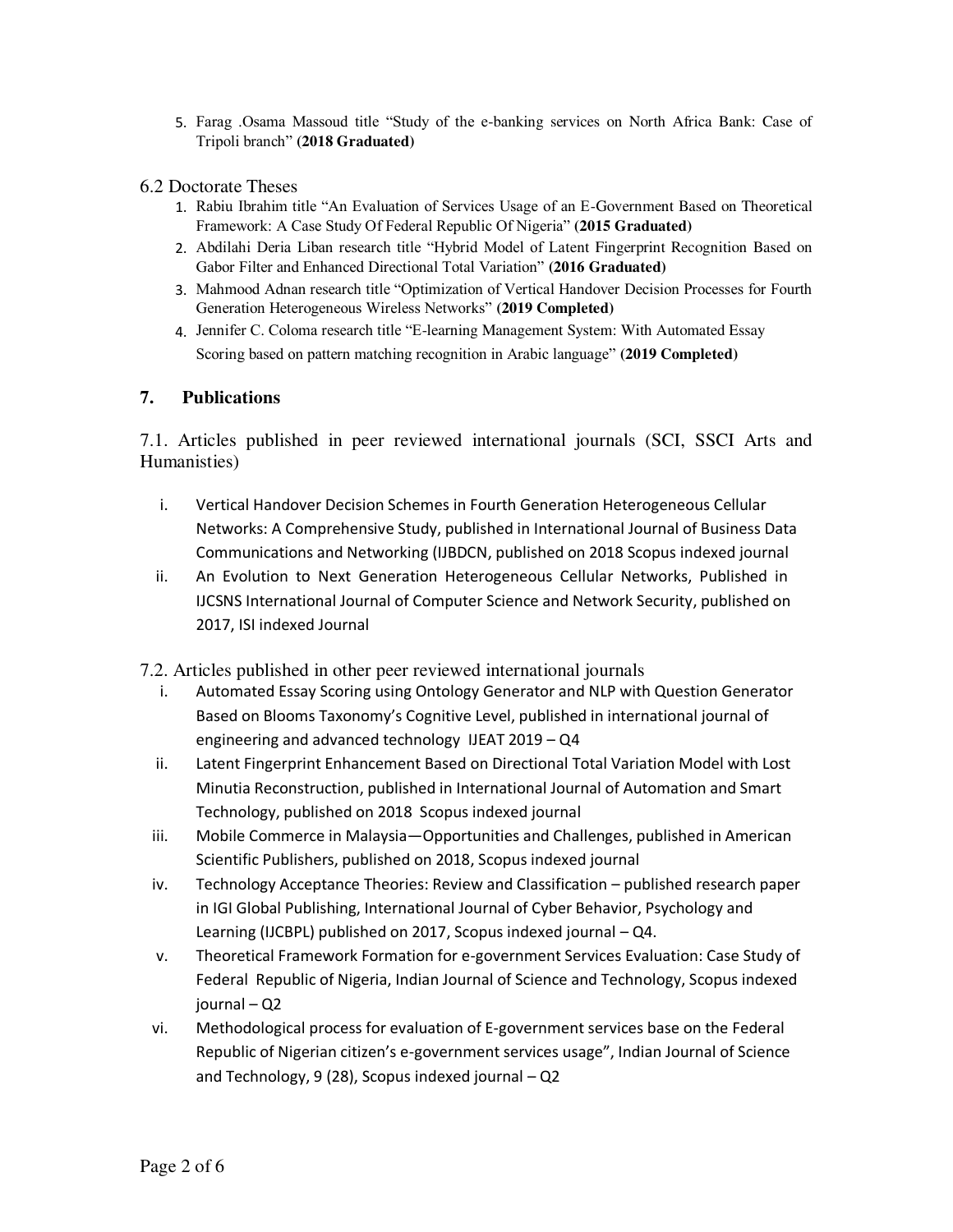- ARPN Journal of Engineering and Applied Sciences, Publisher 2014 Asian Research vii. Publishing Network, Self-Organization Feature Map Based on VQ Components to Solve Image Coding Problem, Scopus indexed journal - Q3
- viii. Efficient Real Time Attendance System Based on Face Detection Case Study "MEDIU Staff" - published research paper in International Journal of Contemporary Computer Research published 2017
- ix. An Evaluation of E-Government Service Usage In The Federal Republic Of Nigeria published research paper in International Journal of Contemporary Computer Research published 2016
- Evaluating Ipv4 To Ipv6 Transition For A Small Enterprise In Nigeria published research X. paper in International Journal of Contemporary Computer Research, published 2015.
- xi. Assessment in E-Learning Environment Readiness of Teaching Staff, Administrators, and Students of Faculty of Nursing-Benghazi University, International Journal of the Computer, the Internet and Management, published 2015 Thailand, Volume: 23
- xii. International Journal of Innovative Science, Engineering and Technology, Publisher 2014 Enhancing Security Concerns in Cloud Computing Virtual Machines :( Case Study On Central Bank Of Sudan) published 2014
- xiii. Experimental research of optoelectronic neural elements on bi-spin device. International journal in Visnyk of Vinnytsia polytechnic Institute. - 2003, Ukraine.
- xiv. Adaptive to contours 2D analysis and synthesis, International Journal in optelectronic information – energy technologies.  $-2002 - N2(4) - P44 - 49$ .
- 7.3. Papers delivered in international conferences and printed as proceedings
	- $\mathbf{i}$ . IEEE International Conference of Smart Computing and Electronics Enterprise "SOFM and Vector Quantization for Image Compression: Review" published 2018
	- ii. IEEE International Conference of Smart Computing and Electronics Enterprise "Spatial Frequency Filtering using SOFM for Image Compression" published 2018
	- iii. **IEEE International Conference of Smart Computing and Electronics Enterprise** "Automated Essay Scoring with Ontology based on Text Mining and NLTK tools" published 2018
	- iv. IEEE International Conference of Smart Computing and Electronics Enterprise "Facial detection and recognition using Random forest and combination of LBP and HOG features" published 2018
	- v. IEEE International Conference of Smart Computing and Electronics Enterprise "Latent" Fingerprint Enhancement Based On Directional Total Variation Model With Lost Minutiae Reconstruction" published 2018
- vi. IEEE International Conference of Smart Computing and Electronics Enterprise "Adaptive Shuffled Frog Leaping Algorithm For Optimal Power Rate Allocation: Power Line" published 2018
- vii. The 2nd International Conference "Springer" on Soft Computing in Data Science Interactive Big Data Visualization Model Based on Hot Issues (Online news articles)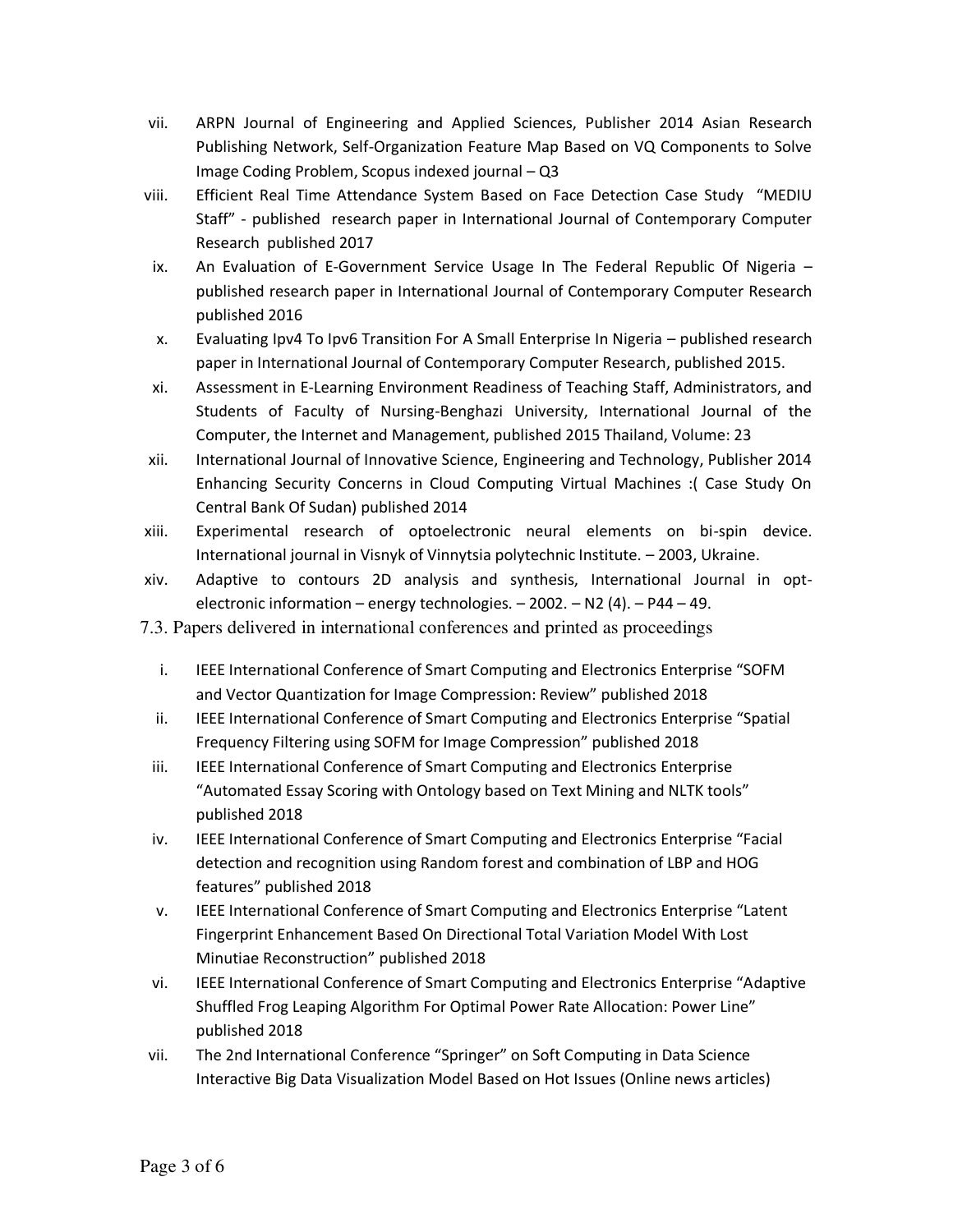- viii. Latent Fingerprint Segmentation and identification based on Hybrid Technique: ADTV Model and Back-propagation Algorithm, 1st. international conference on innovation in science Technology IICIST 2015.
- ix. IEEE control and system Graduate Research Colloquium (ICSGRC 2014) "Enhancing mysql Injector Vulnerability Checker Tool (mysql Injector) Using Inference Binary Search algorithm for Blind timing-based attack" published 2014, , Shah Alam, Malaysia.
- CCE 2014 international conference competition exhibition national level, "Self-X. Organization Feature Map Based on VQ Components to Solve Image Coding Problem" published 2014 published.
- xi. Mathematical modeling of optoelectronic frequency - Dynamic Neural Element, theses of the reports of the seventh International scientific conference "monitoring and control in complex systems."(MCCS - 2003). - Vinnytsia: University. - Vinnytsia - 2003. - p71 Ukraine. Vinnytsia
- xii. Mathematical And Computer Modeling of Opt-Electronic Frequency - Dynamic Neural Element. proceedings of the seventh international scientific conference "monitoring and control in complex system."(MCCS - 2003, Vinnytsia: UNIVERSUM - Vinnytsia. - $2003. - p53 - 56.$
- 7.4. Books and sections in books published internationally
	- "SOFM for Image Compression Based on Spatial Frequency Band-pass Filter and Vector  $\mathbf{i}$ . Quantization (170719-100332)" published in IGI-Global publisher 2020
	- $ii.$ "Big Data and Privacy Issues for Connected Vehicles in Intelligent Transportation Systems" Copyright Information: Springer International Publishing AG, part of Springer Nature 2018, Publisher Name: Springer, Cham/ Online ISBN: 978-3-319-63962-8, Number of Entries: 140
- iii. "Technology Acceptance Theories: Review and Classification" Copyright IGI Global Source Title: Technology Adoption and Social Issues: Concepts, Methodologies, Tools, and Applications Copyright: © 2018 |Pages: 16 DOI: 10.4018/978-1-5225-5201-7.ch001
- 7.5. Articles published in peer reviewed national journals
- 7.6 Papers delivered at national conferences and printed as proceedings

7.7 Other publications **Patents** 

#### 8. Projects directed and participated

## **Participant on Projects:**

1. *Topic entitled* "Develop Sustainable Framework of Multidisciplinary Program *Research* In Professional Education of Industrial Revolution 4.0"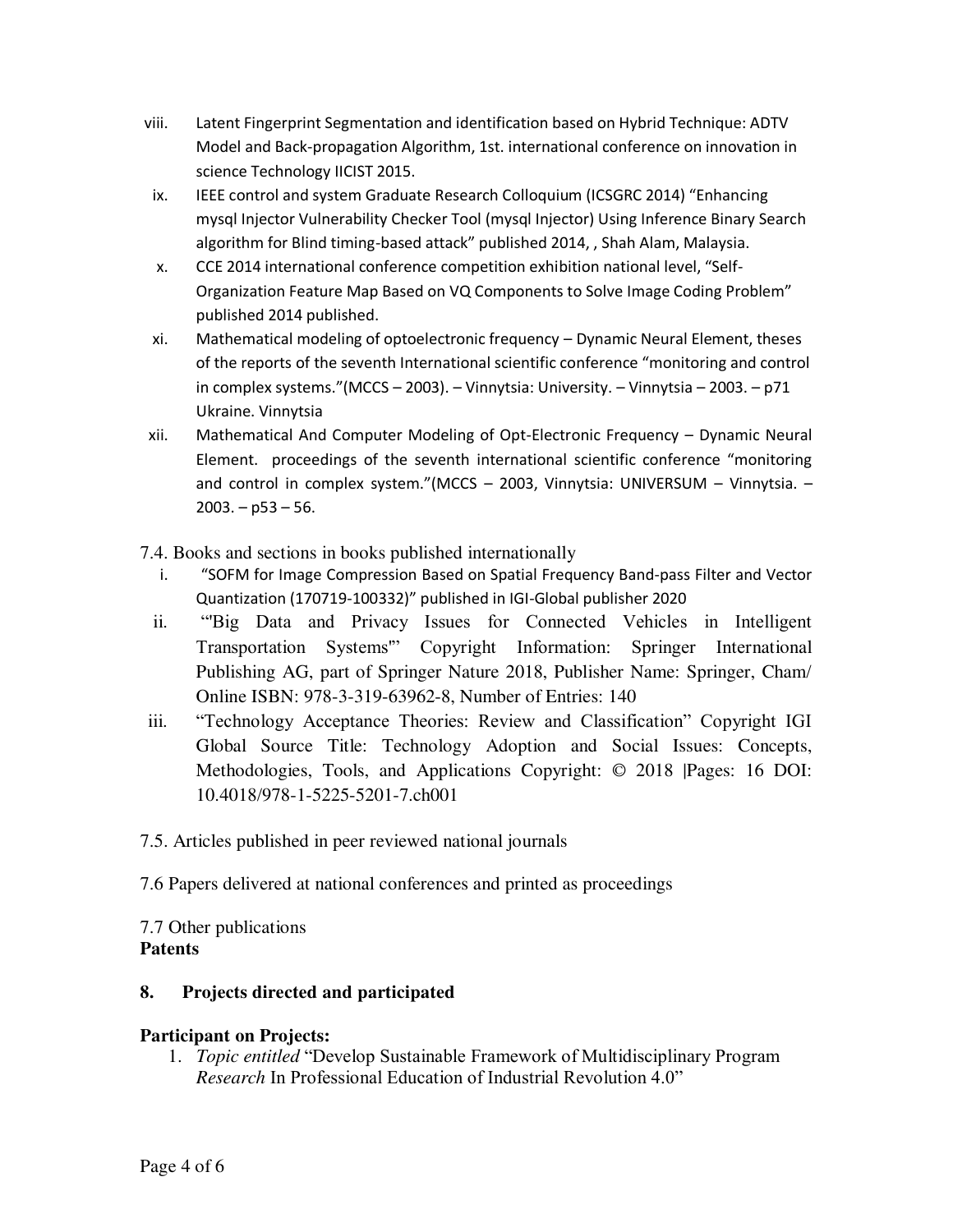2. *Topic* entitled "Development of cyber security holistic theoretical framework (in data and information fusion to recognize cyber terrorism in cyber space"

# **9. Administrative designations**

- 1. Deputy Dean Faculty of Computer & Information Technology, Al-Madinah International University (2017 – 2018)
- 2. Head of Computer Science Department Al-Madinah International University  $(2014 - 2018)$
- 3. Head of Information Technology Department, Al-Madinah International University (2011– 2014)

## **10. Membership in scholarly institutions**

- 1. Membership in Institute for Engineering Research and Publication
- 2. Editorial Manager in International Journal in Industrial Revolution 4.0 and Smart University.
- 3. Membership of research and development committee, Al-Madinah International University, Malaysia
- 4. Membership of SPIE-The international Society for Optical Engineering, USA.

## **11. Awards and grants**

- 1. Chairman of International Symposium on sensors, Mechatronics and automation system ISSMAS Shenzhen, China [http://www.issmas.org/committee,](http://www.issmas.org/committee) Kuala Lumput, Malaysia
- 2. Publication chair of IEEE 2018 International Conference of Smart Computing and Electronics Enterprise https://icscee2018.mediu.edu.my/organizing-committee/ , Kuala Lumput, Malaysia
- 3. Chairman of 3th Scientific Seminar in ICT Application relevant and Contemporary Impacts June 2016 l-Madinah International University, Malaysia
- 4. Speech title "Cyber-physics system and challenges of security and privacy in Internet of things IoT" November 2019 International Conference on Electronic Engineering and Informatics, EEI 2019 Nanjing China http://www.iseei2019.org/keynotespeakers
- 5. Speech title "University smart campus and multidisciplinary program on IR 4.0", 20119 International Conference of Science Technology, Engineering and Management, Jakarta, Indonesia.
- 6. Speech title "Smart University and Industrial revolution 4.0", the 2019 international symposium on Advances in Electrical, Electronics and Computer Engineering 2019 in Zhuhai, China ISAEECE 2019